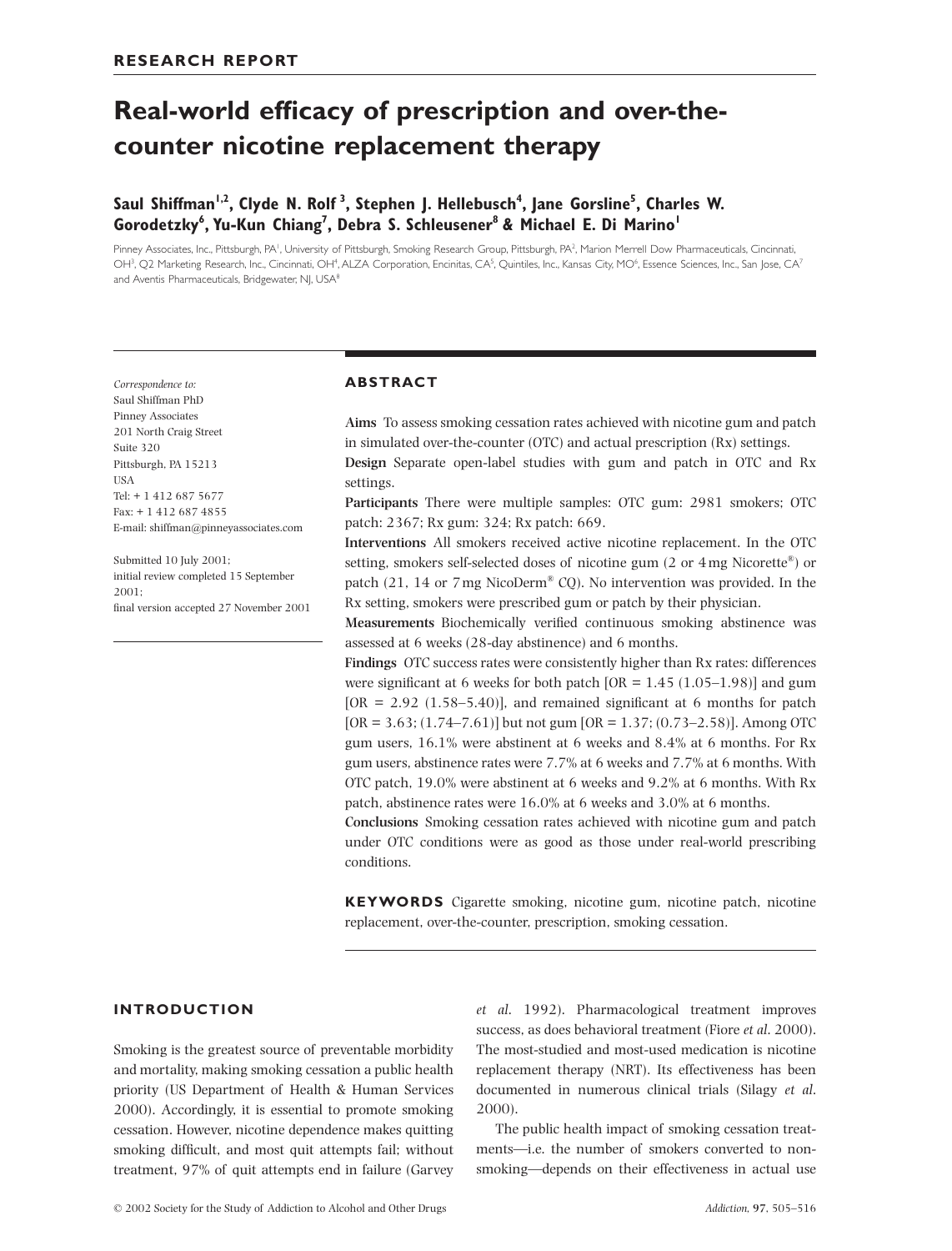and their utilization (Shiffman *et al*. 1997). Utilization of NRT is heavily influenced by its regulatory status, which may impose restrictions on access (Shiffman & Gitchell 2000). Until 1996, nicotine gum and patches were restricted for sale only by prescription (Rx) in the US. In 1996, gum and patch were approved for over-thecounter (OTC) sale (corresponding to 'General Sales' status elsewhere). As a result, utilization of gum and patch increased by over 150% (Shiffman *et al*. 1997; Burton, Gitchell & Shiffman 2000), probably resulting in the saving of approximately 3000 lives per year (Lawrence *et al*. 1998). Thus, OTC status has enhanced NRT utilization.

At the same time, there have been questions about the effectiveness of NRT under OTC conditions (Leischow *et al*. 1999; Walsh & Penman 2000). Most clinical trials of NRT evaluated efficacy in conjunction with substantial behavioral intervention (Lancaster *et al*. 2000; Silagy *et al*. 2000). Although meta-analyses have concluded that the effectiveness of NRT is independent of concomitant behavioral treatment (Hughes 1995; Silagy *et al*. 2000), most clinical trials provided some behavioral counseling, as well as instruction in NRT use, repeated medical visits, abstinence inquiries, carbon monoxide (CO) testing and/or group meetings. Thus, this literature has not evaluated NRT under OTC conditions.

Recent trials evaluating the efficacy of nicotine patches under OTC conditions (Davidson *et al*. 1998; Hays *et al*. 1999) concluded that they were effective [e.g. Shiffman *et al.* (2002) demonstrated a substantial effect of active patch versus placebo patch with no contact or intervention beyond the minimum necessary to enroll and assess participants].

Just as it does not capture OTC usage, the clinical trials literature does not represent the conditions of real-world prescribing. Clinical trials provide careful instruction, behavioral counseling and multiple visits, which are rarely provided in practice (Kottke *et al*. 1988). Thus, to assess the impact of switching NRT products from Rx to OTC status, one would need to assess the efficacy of NRT under real-world prescribing conditions as well as under OTC conditions. The US Food and Drug Administration (FDA) undertook an assessment of whether NRT efficacy under OTC conditions was comparable to that under realworld Rx conditions.

The objective of the present studies was to assess NRT efficacy under OTC conditions and to compare it to efficacy under real-world prescription practices. Assessing real-world outcomes is a substantial challenge. The traditional clinical trials approach, in which patients and physicians are prospectively enrolled in a study (Kottke *et al*. 1989), does not address real-world practices credibly. Physicians participating in such a study would be

expected to be on their best behavior and might not be representative of prescribing physicians. Accordingly, to assess real-world practice, we studied NRT use naturalistically in actual clinical practice, assessing patients who had already been prescribed NRT by their provider in the course of their normal care. Neither physicians nor patients knew in advance that smoking cessation outcomes would be evaluated.

To evaluate NRT outcomes in the OTC setting, the present studies (conducted prior to the OTC switch) simulated OTC usage in open-label usage trials. These trials allowed smokers to purchase active NRT and assessed outcomes as they quit on their own, with no instruction or intervention beyond the package label, and no visits beyond those required for enrollment and outcomes assessment.

We report the efficacy of nicotine gum and patch under real-world prescribing and simulated OTC conditions. Given the different demands of assessing the two dispensing conditions, the comparison groups were not randomized, but were recruited and assessed separately and differently.

## **METHODS**

## **Overview**

Parallel, independent studies were undertaken to assess usage and outcomes of nicotine gum (Nicorette<sup>®</sup>) and a nicotine patch (NicoDerm" CQ) in simulated OTC and real-world Rx settings. The gum and patch trials were completely independent, but very similar in design. We report the common methods, noting differences.

Simulated OTC usage was assessed by enrolling smokers in open-label trials that allowed them to purchase and use patch or gum with no provider instruction or intervention, while assessing smoking status at 6 weeks and 6 months. Real-world Rx abstinence rates were assessed by recruiting, through pharmacies, smokers who had already filled prescriptions for nicotine gum or nicotine patch, and assessing their current smoking status. Smoking status was assessed in people who had filled NRT prescriptions either 6 weeks or 6 months earlier.

## **Procedures**

#### *Simulated OTC studies*

Two separate multi-center, open-label trials assessed OTC outcomes for nicotine gum (at 6 weeks, 12 weeks and 6 months) and nicotine patch (at 6 weeks, 10 weeks and 6 months). Callers responding to advertising were directed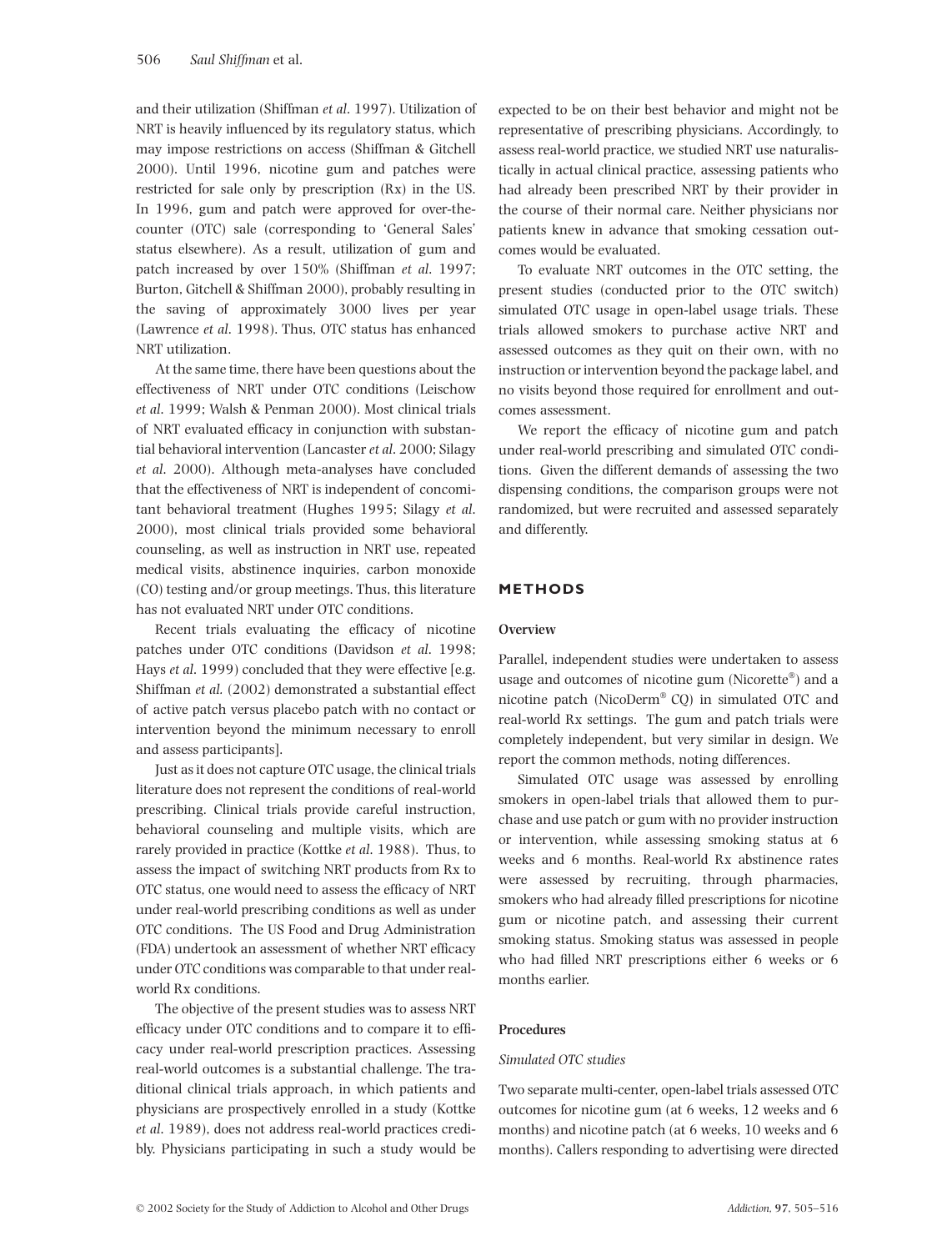to study sites. To enhance the OTC-ness of the study, the study used sites, such as pharmacies or mall storefronts, not usually associated with clinical research. At the site, study candidates completed screening and baseline questionnaires. Smokers who chose to enroll, met the inclusion/exclusion criteria, and signed an informed consent were considered study participants. The studies were approved by appropriate ethics committees.

Potential participants were presented with a simulated NRT retail product display. The labels showed product information, dosage, usage instructions and contraindications. In the nicotine gum study, both 2 mg and 4 mg doses were displayed. The 2 mg was labeled for smokers of  $\leq$ 24 cigarettes a day; 4 mg was for those smoking >24 cigarettes a day. In the patch study, three doses were displayed: 21 mg, 14 mg and 7 mg. The labels listed contraindications such as heart disease, diabetes mellitus, active stomach ulcer, current use of asthma or depression medication, potential pregnancy and conditions relevant to the specific NRT product (e.g. patch: skin disease, rashes or allergy to adhesives; gum: temporalmandibular joint disease).

To simulate an OTC purchase decision, potential participants reviewed the product labels and decided whether to purchase the product (and thus participate in the study) and what dose and quantity to purchase. They were permitted to return as needed to purchase additional product during the treatment period (12 weeks for gum and 10 weeks for patch). Gum was priced at \$35 for 96 pieces, and patches were priced at \$42 for 14 patches (purchase costs were later refunded, but participants were not aware of this at the time of purchase). Participants were given a written product label and directions, a user's guide and an audiotape with quitting tips. The label and user's guide described how to use the product. No other intervention was delivered. Site personnel provided no product instruction and no support or instruction in smoking cessation.

Follow-up visits were scheduled 6 weeks after enrollment and at the end of treatment (12 weeks for gum and 10 weeks for patch). A week before the scheduled visits, participants were mailed a reminder, noting that they would be reimbursed for visit-related travel expenses. At the visits, participants reported smoking status; those who claimed abstinence were tested using exhaled CO. Participants also reported their product use and occurrence of adverse experiences (AEs). In the patch study only, participants who reported AEs were asked how they managed the AEs, and physician investigators subsequently judged whether participants' self-management of each AE was medically appropriate (e.g. had they sought care when needed or stopped using NRT if appropriate). Participants who did not appear for the follow-up visits were contacted and invited to the study site. No other contact or intervention was implemented.

Only participants who were abstinent (as verified by  $CO \leq 10$  p.p.m.) at the end-of-treatment visit were asked to consent to follow-up at 6 months. In the nicotine gum study, the 6-month visit had not been anticipated at enrollment, so a new consent and enrollment were necessary, and 226 eligible (abstinent) participants declined to continue. They were treated as failures at 6 months. At 6 months, participants were interviewed by telephone regarding smoking abstinence; abstinence claims were tested at the study site using exhaled CO. Those who refused biochemical verification or failed to appear for verification were considered smokers.

#### *Real-world Rx studies*

The Rx studies aimed to assess cessation rates 6 weeks and 6 months after use of nicotine gum or patch prescribed by a physician in the course of normal healthcare interactions. We studied smokers who had filled new prescriptions (refill prescriptions were not considered) for patch or gum either 6 weeks or 6 months earlier. Four separate samples were collected, for two time frames (6 weeks and 6 months) and two products (gum and patch). Patients were not followed prospectively, and the studies were not longitudinal; rather, point estimates of abstinence rates at each time were obtained from independent samples who had filled prescriptions 6 weeks and 6 months earlier, respectively.

Prescription NRT users were identified through prescription records of one of the largest national mass merchandising chains with pharmacies in the United States. This chain included over 2000 stores with locations in each of the 50 states. People who had filled new prescriptions for NRT either 6 weeks or 6 months prior were mailed a letter from the pharmacy that asked them to call a toll-free number to answer questions about pharmacy services in return for a \$20 payment. Patients were not identified to the research team; the mailing was handled by the pharmacy. The letter made no mention of smoking or smoking cessation. Candidates who called were interviewed about pharmacy services and screened to exclude those who were not primarily cigarette smokers, used other smoking cessation medications, denied having filled a prescription, or refused participation. Participants reported their current and recent smoking status, after being informed that abstinence would be biochemically verified using CO measurement (Jones & Sigall 1971).

Respondents were considered to be abstinent if they reported abstaining for the preceding 28 days at 6 weeks or for the past 6 months at the 6-month visit. Those who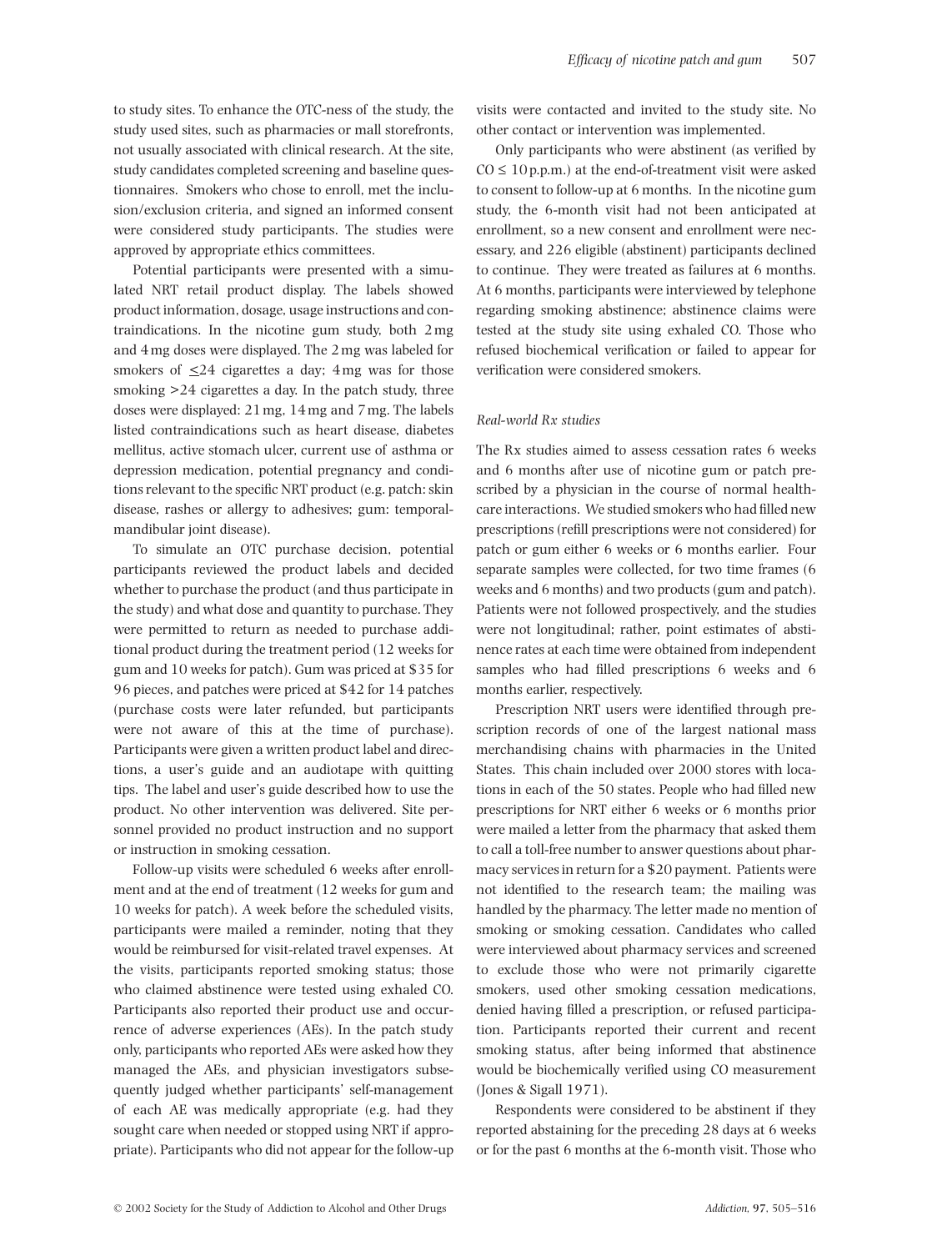reported abstinence were offered \$50 to provide a breath sample for biochemical verification, either by visiting a site in their area or through a home visit by study staff. Participants were considered abstinent only if they reported abstinence and had expired  $CO \leq 10$  p.p.m. Those who did not appear for biochemical verification were considered to be smoking.

## **Participants**

## *Simulated OTC studies*

Smokers wishing to quit smoking were recruited via media advertisements into non-clinical sites within the United States. Volunteers were not offered payment. To qualify, smokers had to meet the following criteria: ≥18 years of age; primary cigarette smokers; not involved in a study of NRT within the past year or any study within the previous 30 days; not pregnant or nursing; and provided written informed consent. Exclusionary criteria included a myocardial infarction within 3 months or uncontrolled cardiac arrhythmia. The product label cautioned against product use in cases of heart disease; high blood pressure; diabetes mellitus; active stomach ulcer; current use of asthma or depression medication; potential pregnancy; or skin disease, rashes, or allergy to adhesives (nicotine patch only).

## *Real-world Rx studies*

There were four samples of Rx users: two for nicotine gum (followed at 6 weeks and 6 months) and two for nicotine patch (followed at 6 weeks and 6 months). To qualify, smokers had to meet the following criteria: ≥18 years of age; a cigarette smoker (prior to NRT use); called within the 6-week/6 month interview window; and acknowledge receipt of the NRT prescription.

## **Nicotine replacement therapy**

## *Nicotine patch*

The Alza patch (NicoDerm<sup>®</sup> CQ in the United States, Nicabate® in Australia and New Zealand and NiQuitin® CQ in Brazil, Mexico and Europe; marketed by GlaxoSmithKline) was studied. In the Rx condition, physicians were free to prescribe as they deemed appropriate. The Rx labeling recommended daily 24-hour application of the 21 mg patch for 6 weeks, 14 mg patch for the following 2 weeks and 7 mg patch for the last 2 weeks. If the smoker had cardiovascular disease, weighed less than 100 pounds or smoked less than 10 cigarettes per day, the smoker was to start with the 14 mg patch for 6 weeks, followed by 7 mg for a final 2–4 weeks. In the OTC trial, the label prescribed 21 mg patches for the first 6 weeks, 14 mg for the following

2 weeks and 7 mg for the final 2 weeks. The same threestep program was indicated for all cigarette smokers. Subsequent to OTC approval of the nicotine patch, the indicated treatment for smokers of 10 cigarettes or less per day was reduced to a two-step program beginning with the 14 mg per day dose. OTC participants could apply the patch for either 24 or 16 hours per day.

## *Nicotine gum*

The Rx labeling for nicotine gum recommended dose selection based on tobacco dependence: heavy smokers (>24 cigarettes per day) or those who were tobacco dependent [Fagerström Tolerance Questionnaire scores ≥7 (Fagerström 1978)] were to use 4 mg gum; others were to use 2 mg gum. The label recommended 9–12 pieces of gum daily for 12 weeks, with tapering beginning after 12 weeks and completing by 6 months. The OTC label recommended dose selection based on smoking rate: 4 mg for heavy smokers (>24 cigarettes per day) and 2 mg for all others. After reviewing these instructions, subjects self-selected either the 2 mg or 4 mg dose. The label also described a schedule for gum use: one piece per 1–2 hours during the first 6 weeks, one piece per 2–4 hours during the following 3 weeks, and one piece per 4–8 hours during the final 3 weeks.

## **Outcome definitions**

#### *Smoking status*

Smoking status was determined at the 6-week and 6-month follow-up visits, using criteria established by the FDA. Participants were considered abstinent if they reported smoking no cigarettes during the last 28 days at 6 weeks or during the last 26 weeks at 6 months, respectively, and had expired  $CO \leq 10$  p.p.m. Participants who did not complete CO monitoring were counted as smokers. All enrolled participants were included in analyses of abstinence ('intent-to-treat'); non-respondents were considered treatment failures.

#### *Safety*

Participants in the simulated OTC studies were asked about the occurrence of any adverse experiences. Data on AEs deemed by the medical investigator to have any potential relation to NRT use (definitely, probably or possibly related) were tabulated.

#### **Data analysis**

Analyses were conducted separately for the gum and patch studies. OTC and Rx samples were compared on baseline characteristic using one-way analysis of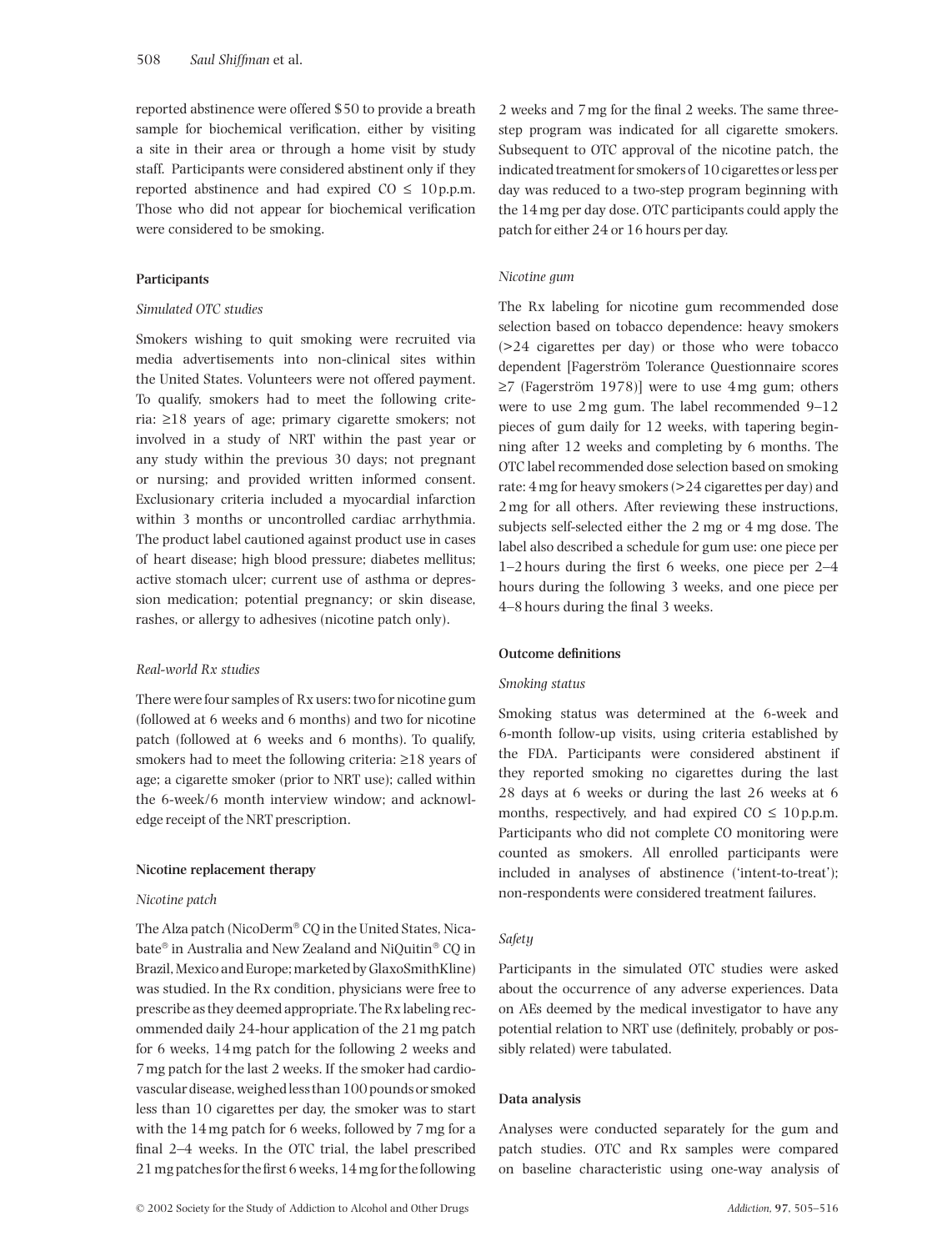variance for continuous variables and  $\chi^2$  analyses for categorical variables. Efficacy in the two groups was compared using  $\chi^2$  analysis. Odds ratios (ORs) and 95% confidence intervals were calculated using the Cochran–Mantel–Haenszel procedure. Logistic regression analyses and ORs were adjusted for demographic and smoking variables. Two-tailed tests were used at  $\leq$ 0.05, using SAS version 8.0 for Windows.

### **RESULTS**

#### **Participant disposition**

Table 1 shows participant characteristics in the OTC and Rx nicotine patch and gum samples. The two OTC studies were similar in reasons for disqualification and in 6-week and 6-month follow-up rates (see Table 2). Response rates to the recruitment mailing and enrollment rates were consistent among samples (see Table 3). As expected, because there were differences in inclusion/exclusion criteria (see above), some differences are apparent between rates and reasons for disqualification.

#### **Efficacy analyses**

#### *Nicotine patch*

Under simulated OTC conditions, smokers using nicotine patch achieved abstinence rates of 19.0% at 6 weeks and 9.2% at 6 months (Table 4). Real-world Rx users achieved abstinence rates of 16.0% at 6 weeks and 3.0% at 6 months. The OTC abstinence rates were higher, but not significantly so, at 6 weeks. At 6 months the OTC rates were significantly higher than the Rx rates. To control for the differences among the non-randomized study populations, we analyzed abstinence rates while adjusting for individual differences among study participants in age, sex, education, income, race, cigarettes per day, years smoking, previous quit attempt (yes/no), number of previous quit attempts and reasons for quitting. With these adjustments, the ORs favoring OTC increased, and OTC success rates were significantly higher than Rx rates at both 6 weeks and 6 months.

#### *Nicotine gum*

Under simulated OTC conditions, smokers using nicotine gum achieved abstinence rates of 16.1% at 6 weeks and 8.4% at 6 months (Table 4). Real-world Rx users achieved abstinence rates of 7.7% at 6 weeks and 7.7% at 6 months. The OTC abstinence rates were significantly higher at 6 weeks and trended higher at 6 months. To control for the differences among the non-randomized study populations, we analyzed abstinence outcomes while adjusting for individual differences among study participants in age, sex, education, income, race, cigarettes per day, years smoking, previous quit attempt (yes/no), number of previous quit attempts and reasons for quitting. With these adjustments, the effect in favor of OTC increased; OTC success rates were significantly higher than Rx rates at 6 weeks and higher, but not statistically so, at 6 months.

## **Compliance and patterns of use**

#### *Nicotine patch*

In the OTC study, 92.9% of participants reported using patches during weeks 1 and 2. They reported using patches on  $10.9$  (SD = 3.7) of the initial 14 days (i.e. 77.9% of days). As might be expected in a relapsing population, patch use declined subsequently (76.6% for weeks 3–4 and 63.2% for weeks 5–6). At 6 weeks, 45.6% of users reported electing to use the patch for 24 hours, and 40.1% reported 16-hour use; the groups did not differ in outcome  $(\chi^2(1) = 1.01; p = 0.315)$ .

In the real-world Rx sample, 65.9% of participants reported using the prescribed patch. Those who did were more likely to be abstinent (6-week sample: 19.0% versus 9.1%;  $\chi^2(1) = 6.16$ ;  $p = 0.013$  and 6-month sample: 4.3% versus 0.9%;  $\chi^2(1) = 2.56$ ;  $p = 0.109$ ). Most participants said they wore the patch for 24 hours (72.0%); 19.5% reportedly wore it for 16 hours, and the rest indicated mixed usage. This had no effect on abstinence  $(\chi^2(1) = 0.028; p = 0.866).$ 

As there were differences in use of the patch between the Rx and OTC studies, we compared outcomes among those who reported having actually used the patch. The results of this analysis mirror those seen in the intent-totreat (ITT) sample, with the OTC sample providing consistently higher abstinence rates (22.8% versus 19.0%, OR = 1.26, 95% CI = 0.92–1.73,  $\chi^2(1) = 2.01$ ;  $p = 0.156$ at 6 weeks and 10.9% versus 4.3%, OR = 2.72, 95%  $CI = 1.26 - 5.87$ ,  $\chi^2(1) = 7.00$ ;  $p = 0.008$  at 6 months). As in the ITT sample, the differences were maintained when we adjusted the comparison for participants' characteristics.

#### *Nicotine gum*

At the 6-week visit, 98.3% of participants in the OTC study reported using nicotine gum during the study. Some (19.2%) reported using the directed nine or more pieces per day, and this subset had significantly greater abstinence rates at 6 weeks (29.0% versus 18.4%;  $\chi^2(1) = 25.58$ ;  $p < 0.001$ ) than those using fewer gums per day. Both abstinence rates are elevated because this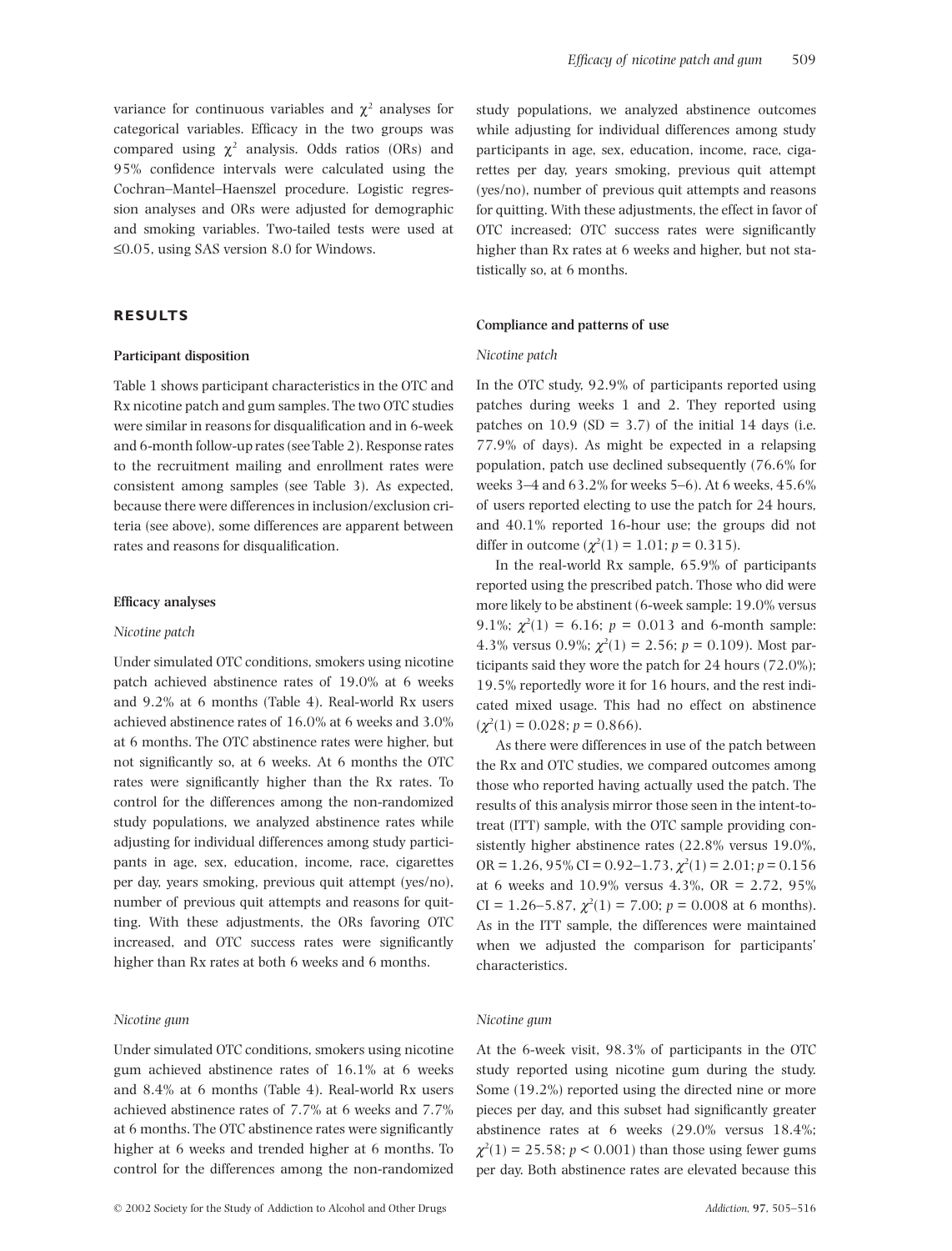|                                                                     | Nicotine patch                     |                                                        |                                                                  |                                                                                                                                                       | Nicotine gum                          |                                                   |                                    |                                                                                                                                                                      |
|---------------------------------------------------------------------|------------------------------------|--------------------------------------------------------|------------------------------------------------------------------|-------------------------------------------------------------------------------------------------------------------------------------------------------|---------------------------------------|---------------------------------------------------|------------------------------------|----------------------------------------------------------------------------------------------------------------------------------------------------------------------|
| ltem                                                                | $(n = 2367)$<br>OTC                | 6 weeks<br>$(n = 400)$<br>$\stackrel{\times}{\propto}$ | Rx 6 months<br>269)<br>$\ensuremath{\mathsf{II}}$<br>$\subseteq$ | OTC versus Rx<br>comparison                                                                                                                           | $(n = 2981)$<br>OTC                   | Rx 6 weeks<br>$(0 - 169)$                         | $Rx \t{6 months}$<br>(n = 155)     | OTC versus Rx<br>comparison                                                                                                                                          |
| Demographic characteristics                                         |                                    |                                                        |                                                                  |                                                                                                                                                       |                                       |                                                   |                                    |                                                                                                                                                                      |
| Age (years)<br>Female (%)                                           | $43.2 \pm 11.7$<br>56.4            | 48.0 ± 13.3<br>62.5                                    | 48.0 ± 12.9<br>62.5                                              | $F = 82.61; p < 0.001$                                                                                                                                | 44.0 ± 11.9<br>56.7                   | 49.3 ± 13.6<br>72.2                               | 48.0 ± 12.2<br>72.9                | $F = 43.54; p < 0.001$                                                                                                                                               |
| Caucasian (%)                                                       | 89.6                               |                                                        | 97.0                                                             | $\chi^2 = 7.78; p = 0.005$<br>$\chi^2 = 21.05; p < 0.001$<br>$\chi^2 = 78.84; p < 0.001$<br>$\chi^2 = 8.97; p = 0.003$                                | 89.7                                  | 95.3                                              | 92.9                               | $\chi^2$ = 30.00; $p$ < 0.001<br>$\chi^2$ = 6.53; $p$ = 0.011                                                                                                        |
| Any college education (%)                                           | 69.2                               | 94.2<br>51.0                                           | 50.2                                                             |                                                                                                                                                       | 70.3                                  | 61.0                                              | 55.5                               |                                                                                                                                                                      |
| Income $>$ \$25 000 (%)                                             | 74.6                               | 72.8                                                   | 62.3                                                             |                                                                                                                                                       | 73.0                                  | 58.7                                              | 70.7                               | $\chi^2 = 19.74; p < 0.001$<br>$\chi^2 = 10.04; p = 0.001$                                                                                                           |
| Reasons for quitting                                                |                                    |                                                        |                                                                  |                                                                                                                                                       |                                       |                                                   |                                    |                                                                                                                                                                      |
| Health (%)                                                          | 96.2                               |                                                        | 94.0                                                             |                                                                                                                                                       | 89.6                                  | 95.9                                              | 93.5                               |                                                                                                                                                                      |
| Family (%)                                                          | 56.4                               | $93.2$<br>$81.5$<br>$23.2$<br>$61.2$                   | 72.5                                                             |                                                                                                                                                       | 44.9                                  | 82.7                                              | 78.7                               |                                                                                                                                                                      |
| $job$ $(%)$                                                         | 20.4                               |                                                        | 24.2                                                             |                                                                                                                                                       | 18.4                                  | 24.3                                              | 23.2                               |                                                                                                                                                                      |
| Cost (%)                                                            | 53.3                               |                                                        | 62.1                                                             |                                                                                                                                                       | 42.                                   | 68.6                                              | 67.1                               |                                                                                                                                                                      |
| Laws (%)                                                            | 20.5                               | 30.0                                                   | 31.3                                                             | $\chi^2 = 8.58; p = 0.003$<br>$\chi^2 = 100.9; p < 0.001$<br>$\chi^2 = 3.32; p = 0.068$<br>$\chi^2 = 14.56; p < 0.001$<br>$\chi^2 = 29.53; p < 0.001$ | $\frac{4}{4}$                         | 26.0                                              | 26.4                               | $\chi^2 = 8.7$  ; $p = 0.003$<br>$\chi^2 = 150.7$ ; $p < 0.001$<br>$\chi^2 = 5.58$ ; $p = 0.018$<br>$\chi^2 = 78.42$ ; $p < 0.001$<br>$\chi^2 = 33.03$ ; $p < 0.001$ |
| Smoking history                                                     |                                    |                                                        |                                                                  |                                                                                                                                                       |                                       |                                                   |                                    |                                                                                                                                                                      |
| Cigarettes per day<br>Years of smoking                              | $27.1 \pm 12.3$<br>$23.8 \pm 11.5$ | $25.4 \pm 13.8$<br>$26.8 \pm 12.7$                     | ±13.0<br>± 13.4<br>25.9<br>261                                   | $F = 7.32$ ; $p = 0.007$<br>$F = 28.55$ ; $p < 0.001$                                                                                                 | $\pm 11.8$<br>$26.5 \pm 11.4$<br>23.4 | 13.8<br>$21.8 \pm 13.5$<br>$\overline{+}$<br>27.6 | $22.1 \pm 11.7$<br>$25.6 \pm 11.7$ | $F = 45.77; p < 0.001$<br>$F = 21.93; p < 0.001$                                                                                                                     |
|                                                                     |                                    |                                                        |                                                                  |                                                                                                                                                       |                                       |                                                   |                                    |                                                                                                                                                                      |
| Previous quit attempt (yes/no) (%)<br>Previous cessation experience | 92.1                               | 84.5                                                   | 83.3                                                             |                                                                                                                                                       | 89.2                                  | $\frac{1}{2}$                                     | 87.1                               |                                                                                                                                                                      |
| Number of life-time quit attempts                                   | 9.5<br>$4.9 +$                     | 8.9<br>$+$<br>4.5                                      | $5.5 \pm 11.2$                                                   | $\chi^2 = 39.07$ ; $p < 0.001$<br>F < 0.001; $p = 0.999$                                                                                              | 13.4<br>$5.6 \pm$                     | $5.4 \pm 7.9$                                     | $\overline{5}$<br>$\frac{+}{+}$    | $\chi^2$ < 0.01; $p = 0.984$<br>F = 1.08; $p = 0.299$                                                                                                                |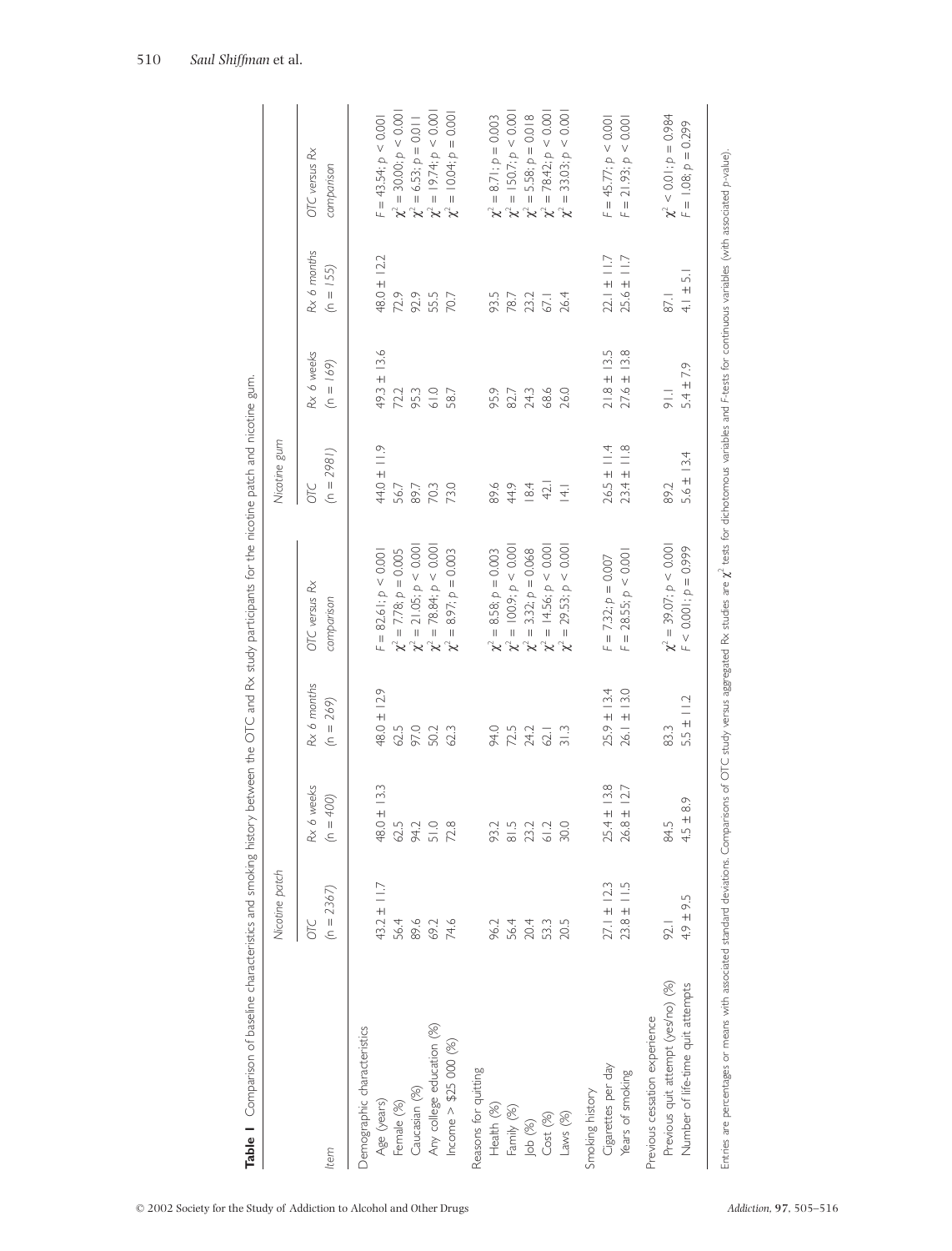**Table 2** Participant disposition for the simulated OTC nicotine patch and gum studies.

| Disposition                                 | Nicotine patch<br>$(n = 2367)$ | Nicotine gum<br>$(n = 2981)$ |
|---------------------------------------------|--------------------------------|------------------------------|
| Initially screened                          | 2875                           | 3631                         |
| Not enrolled                                | 508 (17.7%)                    | 650 (17.9%)                  |
| Declined use of NRT                         | 229 (45.1%)                    | 299 (46.0%)                  |
| Declined enrollment                         | 111(21.8%)                     | 260 (40.0%)                  |
| Did not meet inclusion criteria             | 168 (33.1%)                    | 91(14.0%)                    |
| <b>F</b> nrolled                            | 2367 (82.3%)                   | 2981 (82.1%)                 |
| Attended the 6-week visit                   | 1801 (76.1%)                   | 2421 (81.2%)                 |
| Eligible for the 6-month visit <sup>2</sup> | 571                            | 1005                         |
| Attended the 6-month visit                  | 402 (70.4%)                    | 759 (75.5%) <sup>3</sup>     |

Entries are numbers or percentage of larger denominator. <sup>I</sup>Includes those who met at least one exclusionary criterion or were not enrolled because of a listed high-risk medical condition. <sup>2</sup>Those who were not smoking at the end of treatment were followed at the 6-month visit. <sup>3</sup>Excludes those who refused to re-enroll (*n* = 226), and therefore were never asked to return for 6-month follow-up. These participants were treated as failures at 6 months.

**Table 3** Participant disposition for the real-world Rx nicotine patch and nicotine gum studies.

|                                           | Nicotine patch         |                         | Nicotine gum            |                         |
|-------------------------------------------|------------------------|-------------------------|-------------------------|-------------------------|
| Disposition                               | 6 weeks<br>$(n = 400)$ | 6 months<br>$(n = 269)$ | 6 weeks<br>$(n = 169)$  | 6 months<br>$(n = 155)$ |
| Filled prescription for NRT/sent letter   | 1822                   | 1309                    | 812                     | 844                     |
| Responded to letter                       | 678 (37.2%)            | 428 (32.7%)             | 293 (36.1%)             | 269 (31.9%)             |
| Not screened—called after sample size met | 178                    | 9 <sub>1</sub>          | 37                      | 6                       |
| Screened for enrollment                   | 500                    | 337                     | 256                     | 263                     |
| Not enrolled                              | 100(20.0%)             | 68 (20.2%)              | 87 (34.0%)              | 108(41.1%)              |
| Used NRT within previous 6 months         | 57 (57.0%)             | 44 (64.7%)              | 58 (66.7%)              | 76 (70.4%)              |
| Not primarily a cigarette smoker          | 15(15.0%)              | 4(5.9%)                 | 11(12.6%)               | 5(4.6%)                 |
| Used other cessation product              | 16(16.0%)              | 12(17.6%)               | 12(13.8%)               | 22 (20.4%)              |
| Claimed no NRT prescription use           | $9(9.0\%)$             | 7(10.3%)                | 5(5.7%)                 | 3(2.8%)                 |
| Refused consent                           | 3(3.0%)                | (1.5%)                  | $\left  \right $ (1.1%) | 2(1.8%)                 |
| Enrolled                                  | 400 (80.0%)            | 269 (78.8%)             | 169 (66.0%)             | 155 (58.9%)             |

Entries are numbers or percentage of larger denominator.

question was only asked of those who appeared for the 6 week visit; thus, many smokers otherwise deemed treatment failures are excluded.

In the Rx study, 65.4% reported having used the gum. Abstinence rates trended higher for those who used gum, but not significantly so (6-week sample: 8.5% versus 5.8%;  $\chi^2(1) = 0.39$ ;  $p = 0.532$  and 6-month sample: 9.5% versus 5.0%;  $\chi^2(1) = 1.03$ ;  $p = 0.310$ ). No data were available on amount of use.

When we compared OTC and Rx outcomes among those in both groups who reported using the gum, the results mirrored those of the ITT analysis (20.2% versus 8.5%; OR = 2.70; 95% CI = 1.40–5.20;  $\chi^2(1) = 9.54$ ; *p*  $= 0.002$  at 6 weeks and 10.6% versus 9.5%; OR = 1.13; 95% CI =  $0.56-2.27$ ;  $\chi^2(1) = 0.12$ ;  $p = 0.730$  at 6 months). As in the ITT sample, the differences were

© 2002 Society for the Study of Addiction to Alcohol and Other Drugs *Addiction,* **97**, 505–516

maintained when we adjusted the comparison for participants' characteristics.

## **Dose selection**

#### *Nicotine patch*

Both the Rx and OTC indications instructed users to start on the 21 mg dose, stepping down later to the 14 mg and 7 mg dose patches. In the Rx samples (combining the 6 week and 6-month cohort), 23.7% of those who used patches started on one of the lower doses (20.4% on 14 mg, 3.3% on 7 mg). In the OTC sample, 11.0% of those who used patches started on one of the lower doses (9.6% on 14 mg, 1.4% on 7 mg). To control for patch dose, we compared OTC and Rx quit rates among smokers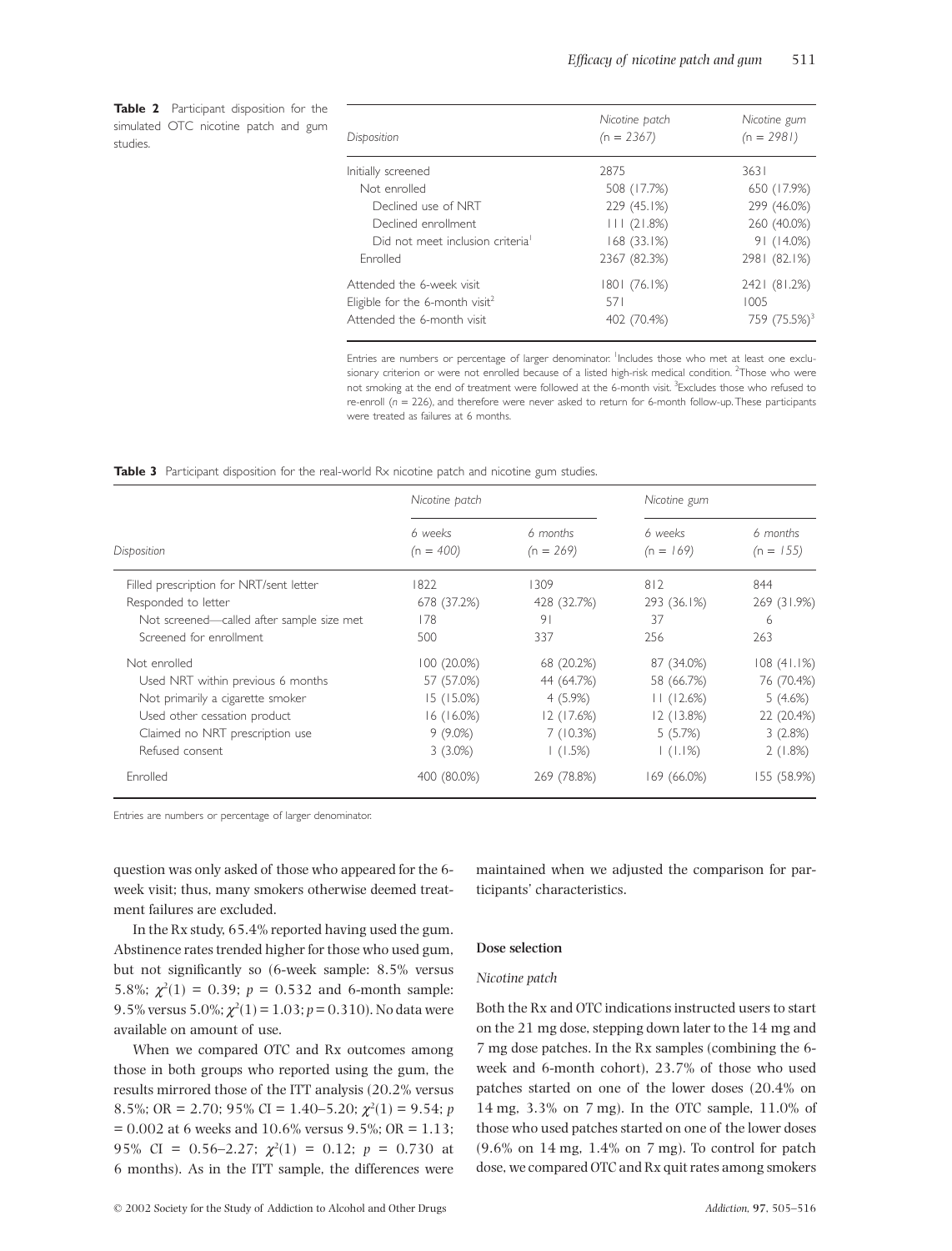|                                                                                                                                                                                                                                                                                                                                                                                                                                                                                                                                                                                                                                                                              | Nicotine patch  |                                                                                |                                                  |                                             |                                              | Nicotine gum                                |            |                                                               |                                           |                                                               |
|------------------------------------------------------------------------------------------------------------------------------------------------------------------------------------------------------------------------------------------------------------------------------------------------------------------------------------------------------------------------------------------------------------------------------------------------------------------------------------------------------------------------------------------------------------------------------------------------------------------------------------------------------------------------------|-----------------|--------------------------------------------------------------------------------|--------------------------------------------------|---------------------------------------------|----------------------------------------------|---------------------------------------------|------------|---------------------------------------------------------------|-------------------------------------------|---------------------------------------------------------------|
| CO-verified abstinence rates                                                                                                                                                                                                                                                                                                                                                                                                                                                                                                                                                                                                                                                 | 210             | Rx 6 weeks                                                                     |                                                  | Rx 6 months OR (95% CI)                     | Adjusted OR<br>$(95%$ CI)                    | <b>DIC</b>                                  | Rx 6 weeks |                                                               | Rx 6 months OR (95% CI)                   | Adjusted OR<br>$(95%$ CI)                                     |
| All participants (intent-to-treat) (n = 2367) (n = 400)<br>6 months<br>6 weeks                                                                                                                                                                                                                                                                                                                                                                                                                                                                                                                                                                                               | 9.17%<br>19.01% | 16.00%                                                                         | $= 269$<br>2.97%<br>$\epsilon$<br>$\overline{1}$ | $1.23(0.92 - 1.64)$<br>3.29 $(1.61 - 6.75)$ | $1.45$ (1.05-1.98)*<br>3.63 $(1.74 - 7.61)*$ | $(n = 2981)$ $(n = 169)$<br>8.45%<br>16.14% | 7.69%      | $(n = 155)$<br>7.74%                                          | $2.31(1.30-4.10)*$<br>$1.10(0.60 - 2.01)$ | $2.92$ (1.58-5.40)*<br>$1.37(0.73 - 2.58)$                    |
| Used appropriate starting dose                                                                                                                                                                                                                                                                                                                                                                                                                                                                                                                                                                                                                                               |                 | Smoked ≥ 10 cigarettes/day, started on 21 mg patch<br>$(n = 1725)$ $(n = 187)$ | $(n = 98)$                                       |                                             |                                              | $(n = 812)$ $(n = 63)$                      |            | Smoked < 24 cigarettes/day, started on 2 mg gum<br>$(n = 62)$ |                                           |                                                               |
| 6 months<br>6 weeks                                                                                                                                                                                                                                                                                                                                                                                                                                                                                                                                                                                                                                                          | 22.09%<br>0.43% | 18.72%                                                                         | 10%<br>$\overline{1}$<br>ட்                      | $1.23(0.84 - 1.81)$<br>$2.17(0.87 - 5.40)$  | $2.19(0.86 - 5.54)$<br>$1.44(0.95-2.19)$     | 2.93%<br>21.92%                             | 7.46%      | 8.06%                                                         | $1.69(0.66 - 4.32)$                       | $3.48$ (1.38-8.79)* 4.55 (1.73-11.99)*<br>$2.47(0.91 - 6.71)$ |
| (i.e. cigarettes per day, years of smoking, previous quit attempt (yes/no), number of previous quit attempts, and reasons for quitting). This was computed counting as failures 226 abstinent participants who at 12 weeks wer<br>eligible for 6-month follow-up but declined to enroll in the follow-up study. The success rates would be higher if these were excluded from the denominator (effectively assuming that their outcomes were similar to those wh<br>OR = odds ratio. 95% CI = 95% confidence interval of odds ratio. 'ORs adjusted for baseline demographic characteristics (i.e. age, sex, education, income, and race) and smoking history of participants |                 |                                                                                |                                                  |                                             |                                              |                                             |            |                                                               |                                           |                                                               |

who smoked at least 10 cigarettes per day and who used the 21 mg dose. The relationship of dose to outcome was not analyzed, as the dose seems to have been selected systematically to match the smoker's needs. The results were consistent with those reported for the whole sample (Table 4)—OTC users demonstrated higher 6-week and 6-month abstinence rates consistently, trending towards significance.

#### *Nicotine gum*

Both the 2 mg and 4 mg doses were available in the Rx and OTC contexts. In actual Rx practice, 4 mg gum was rarely used; only 5.5% of respondents reported using the 4 mg dose. By the smoking rate criterion alone, at least 32.5% were indicated for the 4 mg dose. In the OTC sample, the majority (60.2%) selected the 4 mg dose. In the OTC trial, 84.3% of smokers selected a dose as dictated by the label. Thus, significantly more OTC subjects used the 4 mg gum  $(\chi^2(1) = 223.60)$ ;  $p < 0.001$ ).

To analyze outcomes controlling for gum dose, we compared Rx and OTC outcomes among those who smoked less than 25 cigarettes per day and who started on the 2 mg gum (i.e. those who qualified for the 2 mg dose under both Rx and OTC labeling). Within this group, outcomes paralleled those seen in the full sample. OTC abstinence rates were consistently higher than Rx rates, and were significantly higher at 6 weeks (see Table 4). The number of Rx participants  $(n = 5)$ ) who were properly assigned to the 4 mg dose was too low to allow for reliable estimation or comparison of quit rates.

#### **Safety**

were excluded from the denominator (effectively assuming that their outcomes were similar to those

#### *Nicotine patch*

Among OTC participants who used nicotine patch, 22.8% reported at least one AE possibly related to nicotine patch usage. The most common  $(\geq 2\%$  prevalence) AEs associated with nicotine patch use were application site reactions (3.6%), abnormal dreams (3.3%), headaches (3.2%), rash (3.2%), insomnia (2.5%), itchiness (2.4%) and nausea (2.0%). Based on the medical investigators' judgement, 96.6% (95% CI = 95.6–97.6%) of AEs were handled appropriately by smokers.

#### *Nicotine gum*

\*Significant at *p* < 0.05.

gnificant at  $p < 0.05$ 

Among OTC nicotine gum users, 50.2% reported at least one AE possibly related to nicotine gum. The most common AEs  $(≥ 2\%$  prevalence) were headache (13.3%), nausea (10.7%), heartburn (9.3%), hiccups (8.7%), throat irritation (5.6%), dizziness (5.0%), canker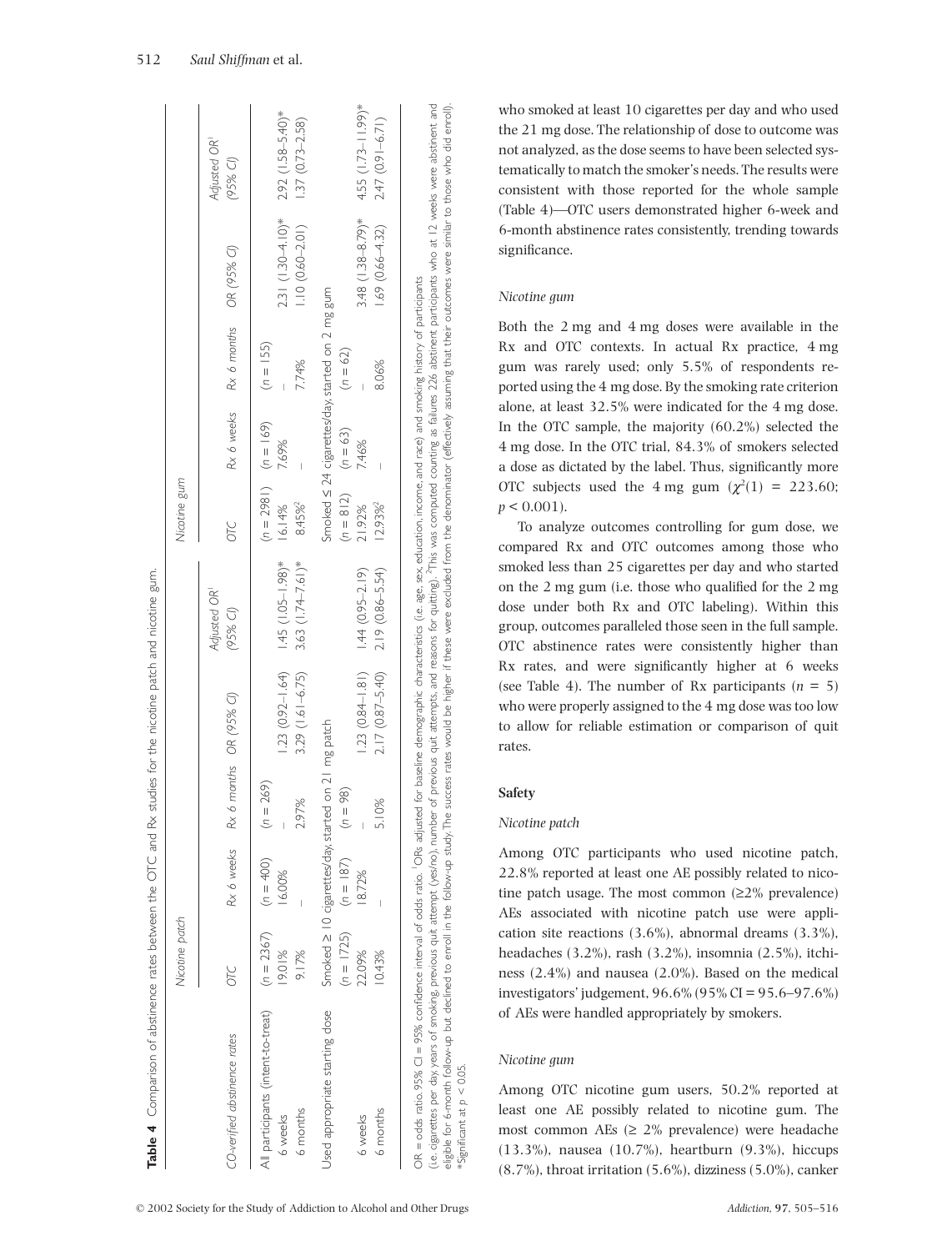sores (3.8%), taste perversion (3.2%), tooth disorders  $(2.7\%)$ , pain  $(2.7\%)$ , nervousness  $(2.6\%)$  and insomnia  $(2.4\%).$ 

## **DISCUSSION**

This study evaluated outcomes achieved with nicotine patch and gum in two contexts: in a real-world prescription context and a simulated OTC context. The results of separate studies on nicotine patch and gum were highly consistent: OTC use yielded success rates at least as good as those achieved in real-world prescribing practice.

The comparatively favorable outcomes of OTC usage were seen both at 6 weeks, while smokers could still use NRT, and at a 6-month follow-up, long after end of treatment. The pattern also held for both nicotine gum, which demands substantial effort and compliance from smokers and for nicotine patch, which does not. Similar results were seen for the entire treatment sample and among smokers who used comparable, correct doses of patch and gum. Controlling for differences in the OTC and Rx study samples generally widened the gap in favor of OTC usage. The results at least support comparability of Rx and OTC outcomes.

The observed abstinence rates and the Rx-to-OTC comparisons are consistent with reports from other OTC trials. Indeed, the efficacy rates reported for different nicotine patches across four substantially different OTC simulation studies are remarkably similar (Davidson *et al*. 1998; Hays *et al*. 1999; Jolicoeur *et al*. 2000; Shiffman *et al*. 2002). The present study is unique in that we estimated Rx outcomes achieved by real-world providers treating smokers in the course of their everyday clinical practice, whereas the other studies recruited smokers to participate in a smoking cessation trial. The consistency of outcomes lends credibility to the conclusion that OTC treatment with NRT is as effective as treatment in realworld prescription contexts.

The comparability of OTC and Rx outcomes seems surprising, as physician intervention might be expected to boost efficacy through counseling and enhanced compliance (Kottke *et al*. 1988; Fiore *et al*. 2000; Lancaster *et al*. 2000; Silagy *et al*. 2000). However, reports from participants in the Rx samples (the data are too complex to be included here, but are the subject of a separate publication) suggested that physicians often failed to provide the essential elements of counseling and instruction in smoking cessation: prescriptions were sometimes issued without seeing the patient, advice on quitting was rarely given, and less than a quarter of patients had any followup conversations with the physician. Conversely, the user's guide and audiotape packaged with OTC NRT provide explicit instructions for product use and smoking cessation. Thus, behavioral instruction may actually be stronger in OTC situations. All OTC NRT products also offer additional optional written cessation materials, and two programs have been shown to improve cessation rates (Shiffman *et al*. 2000, 2001).

The patterns of NRT use seen in the Rx studies also suggest room for improvement in prescribing practices. Smokers prescribed gum or patch were under-dosed, which can undermine cessation (Transdermal Nicotine Study Group 1991; Herrera *et al*. 1995). However, dosing differences did not account for the difference between OTC and Rx: analysis of similarly dosed smokers still yielded OTC success rates comparable to or better than Rx. Training physicians and pharmacists on proper prescribing and counseling may promote cessation and proper use of effective treatments (Smith, McGhan & Lauger 1995; Wilson & Tweed 1984). However, given increasing pressures on physicians' time, and the barriers that deter physicians from undertaking this effort, achieving widespread smoking cessation through this channel seems unlikely. In any case, requiring a prescription to access smoking cessation treatment presents significant barriers for patients (Gallup Organization 1993). Far larger numbers of smokers use NRT when it is made freely accessible through OTC availability (Shiffman *et al*. 1997; Burton *et al*. 2000).

The study also demonstrated that nicotine patch and gum could be used safely without physician intervention. The AEs observed under OTC conditions were comparable in character and severity to those in clinical trial and prescription settings (Tonnesen *et al*. 1988; Abelin *et al*. 1989; Transdermal Nicotine Study Group 1991; Herrera *et al*. 1995). Further, smokers almost always self-managed AEs appropriately. This was true even though, unlike most clinical trials, the OTC trials permitted patients to enroll even if they had medical conditions thought to increase the risks of NRT (i.e. those listed on the OTC label). In another study of OTC nicotine patch (Shiffman *et al*. 2002), smokers who used NRT despite label warnings experienced no more AEs than patients without such medical conditions. NRT has been shown to carry little risk, even in patients with cardiovascular disease (Working Group for the Study of Transdermal Nicotine in Patients with Coronary Artery Disease. 1994; Mahmarian *et al*. 1997). While smokers appear to be able to safely self-treat with NRT for smoking cessation, some have been concerned that, absent the controls of prescription status, smokers might use OTC NRT for purposes other than quitting or might persist in using NRT beyond the indicated treatment period (Hughes 1998). There are no published data supporting or contradicting these concerns; the issues need to be evaluated.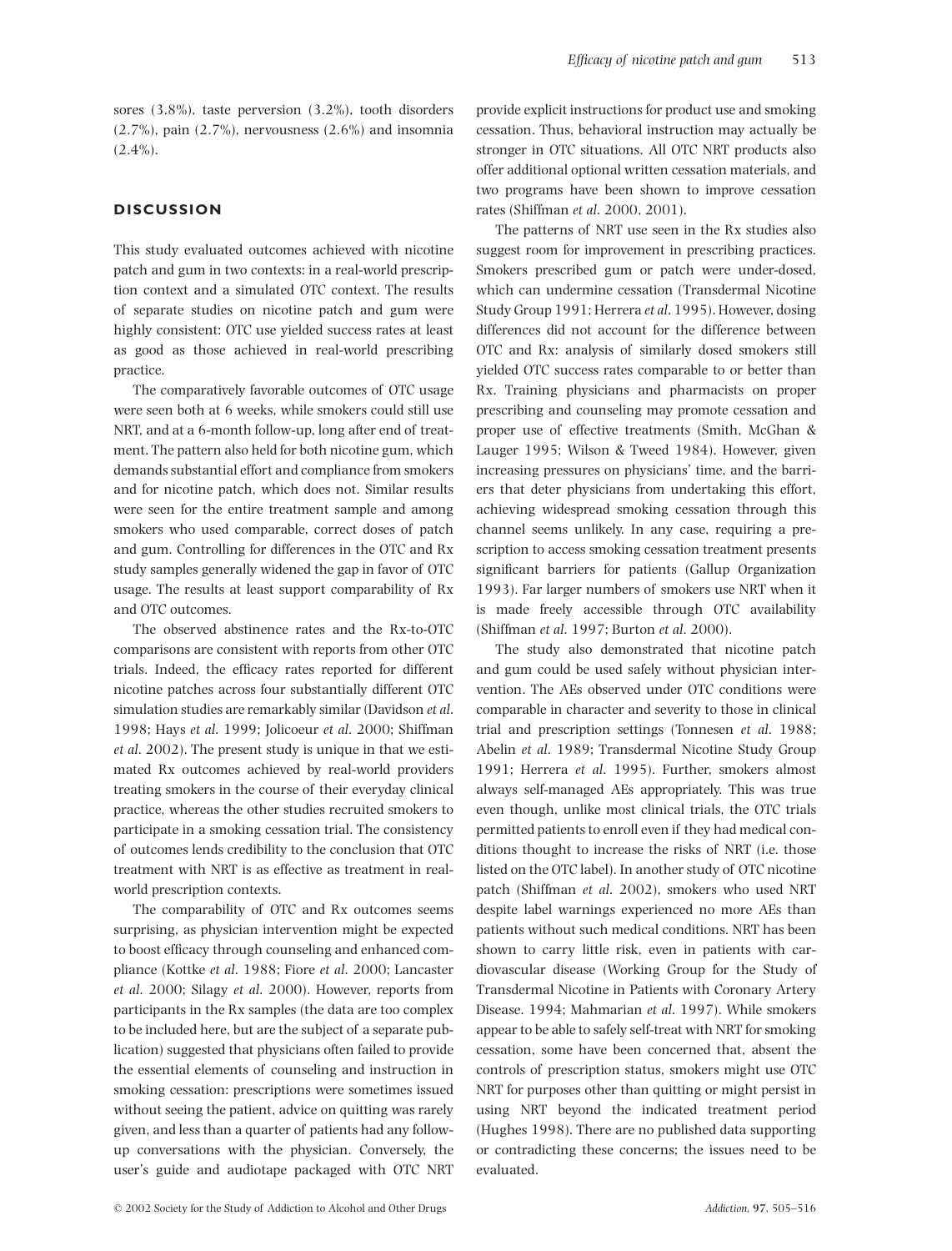#### **Limitations**

The analyses reported here are methodologically complex, and subject to several limitations. The Rx studies attempted to recruit samples of smokers to represent real-world prescribing practices, and sampled from prescriptions that had actually been filled. This may represent a bias favorable to Rx outcomes, as approximately 50% of NRT prescriptions are never filled (IMS America Ltd 2000). The sample was ascertained from pharmacies from a single national chain of stores in the United States and may not be representative of all Rx patients, even through the chain is one of the largest national mass merchandising chains in the United States. Only about one-third of those eligible responded to a letter soliciting their participation in a study, so respondents may not be representative. The solicitation letter never mentioned smoking, NRT or smoking cessation, so smokers' decision to respond could not have been based on factors relating to smoking, such as embarrassment about their smoking status. However, there is unknown potential for bias due to non-response. The real-world Rx study could underestimate quit rates because many respondents, having little allegiance to the study, failed to appear for CO validation; some may have, in fact, been abstinent.

The OTC simulation studies also presented methodological challenges. Since NRT was not actually sold OTC at the time of the study, participants had to be actively recruited, rather than buying NRT during the course of a store visit. This resulted in a sample of heavy smokers typical of treatment studies (Hughes *et al*. 1997). These treatment-seekers could find it harder to quit or, on the other hand, may be more motivated to achieve success. In any case, other aspects of the OTC environment notably the lack of behavioral intervention—were well simulated in the study.

Smoking cessation rates were calculated very conservatively, requiring biochemical verification of abstinence and counting all participants lost to follow-up as treatment failures. These are deeply ingrained standards in analysis of smoking cessation trials (e.g. Silagy *et al*. 2000) and allow for comparability across studies. However, it is possible that they may introduce bias into the comparisons, even when the comparison groups are treated similarly. The treatment of participants lost to follow-up in smoking trials warrants more attention.

The biggest methodological limitation attended the comparison between Rx and OTC outcomes. Smokers were not randomized to Rx or OTC usage; the Rx and OTC studies were based on different samples recruited by different methods. Thus, comparisons across the two modalities could be confounded by differences in samples. We corrected statistically for known differences between the samples (which actually widened the gap in abstinence rates), but this does not rule out the influence of other unmeasured factors. Also, there were differences in how the studies were conducted and how data were collected. For example, unlike smokers in the Rx samples, smokers in the OTC trials had initially enrolled in a study and expected the follow-up visits. Also, while OTC and Rx participants had one visit prior to the 6-week assessment, those in the OTC trial had three visits prior to the 6 month follow-up, versus just one in the Rx trial. The lack of randomization and identical procedures precludes the strong causal inference that would normally come from a randomized experimental design. Nonetheless, the OTC outcomes observed here conform closely with those in a randomized placebo-controlled OTC trial of the same patch, which showed active patch to be better than placebo (Shiffman *et al*. 2002) in the absence of extraneous study contacts and any intervention. Thus, together the OTC literature presents strong evidence that Rx and OTC usage of NRT result in similar outcomes.

The fact that OTC use of NRT yields abstinence rates comparable to Rx rates is significant to public health because OTC access to NRT results in very large increases in the utilization of NRT (Shiffman *et al*. 1997; Burton *et al*. 2000). With efficacy held constant, increasing the utilization, or 'reach', of the treatment results in dramatically increased numbers of abstaining smokers, which should have substantial public health impact. Indeed, it is estimated that the introduction of OTC NRT may have increased total quitting in the United States by 20% (Shiffman *et al*. 1997), and may have resulted in fewer smoking-attributable deaths and increased life expectancy (Oster *et al*. 1996; Lawrence *et al*. 1998). NRT is being made more accessible to smokers by removing regulatory barriers to access world-wide (e.g. France, Australia, Brazil), with early results suggesting favorable public health impact (Shiffman & Gitchell 2000). Removing regulatory barriers to treatment is particularly compelling against the backdrop of nearly unregulated sales and promotion of tobacco, which is known to cause addiction, disease and death (Food and Drug Law Institute 1998).

#### **ACKNOWLEDGEMENTS**

This research was supported by GlaxoSmithKline Consumer Healthcare (formerly SmithKline Beecham Consumer Healthcare) in collaboration with Marion Merrell Dow (predecessor to Hoechst Marion Roussell and Aventis) and ALZA Corporation. We would like to thank the following people: Donna Causey MD for her contributions to the studies; Katie Kemper for her support during the conduct of the studies; Lutricia Church for study coordination; and Janine Pillitteri PhD, Amy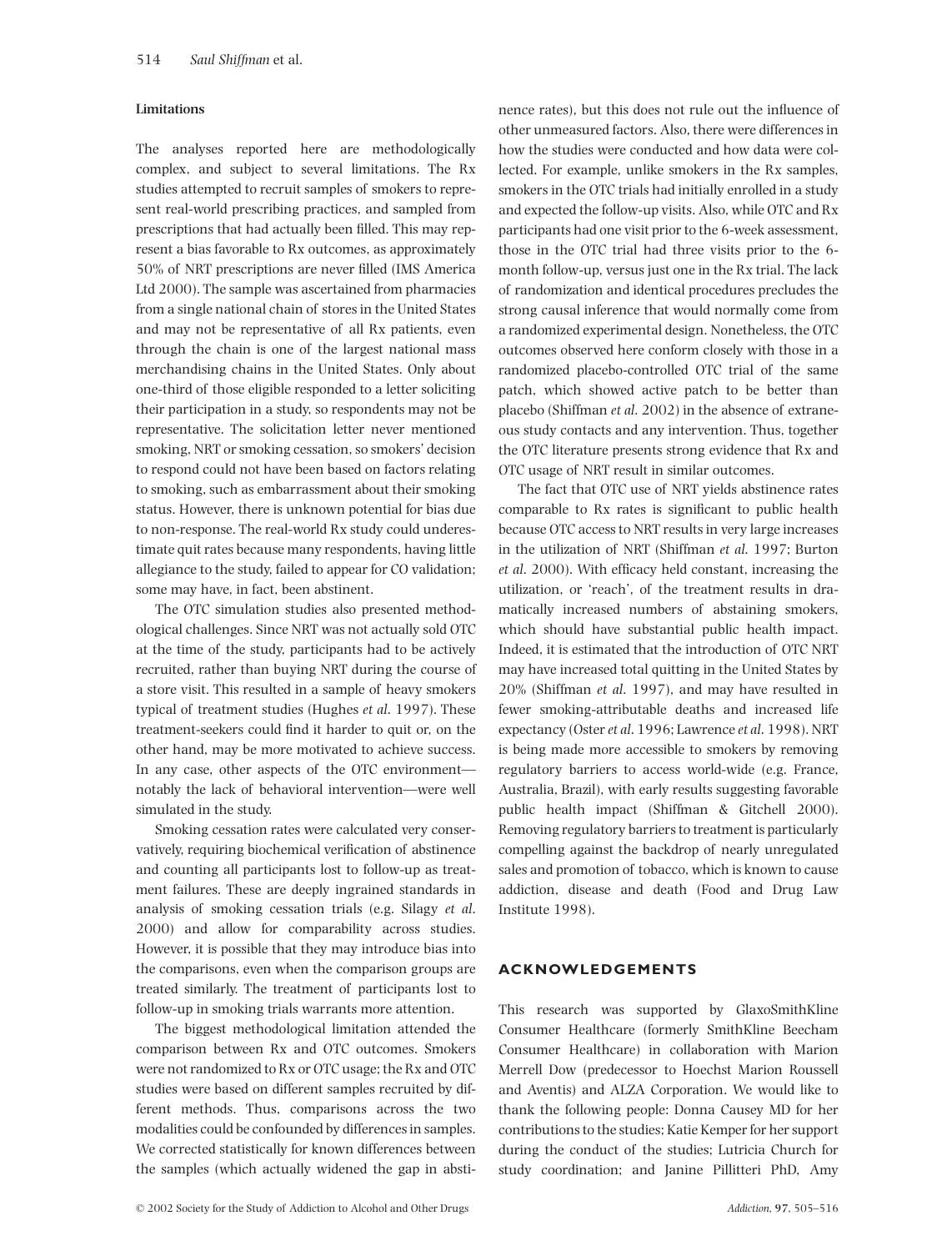Lederer BA and Gina Bittner BS for their assistance in preparing this manuscript.

## **DECLARATIONS OF INTEREST**

Dr Shiffman and Mr Di Marino serve as consultants to GlaxoSmithKline Consumer Healthcare (GSKCH) on an exclusive basis regarding matters relating to smoking cessation. Dr Shiffman has a financial interest (acquired after the study and analyses were completed) in a venture to develop a new nicotine gum. Dr Rolf was an employee of Marion Merrell Dow Pharmaceuticals when these studies were completed. He is currently retired and does consulting work. Dr Hellebusch was the principal investigator for the four real-world studies. His firm, Q2 Marketing Research, was compensated by GSKCH for conducting these studies. He currently serves as a consultant to GSKCH on a variety of marketing and sales issues. Dr Gorsline was an employee of ALZA Corporation when these studies were completed. She is currently an independent consultant for pharmaceutical and biotechnology companies. Dr Gorodetzky was an employee of Marion Merrell Dow (MMD) and its immediate successor, Hoechst Marion Roussell (HMR), at the time of completion of these studies. He is currently a full-time employee of Quintiles, Inc., a later successor to the Kansas City facilities of MMD and HMR. Dr Chiang was an employee of ALZA Corporation at the time of completion of these studies. He is currently employed by Essence Sciences, Inc. Ms Schleusener is currently employed by Aventis Pharmaceuticals.

## **REFERENCES**

- Abelin, T., Ehrsam, R., Buhler-Reichert, A., Imhof, P. R., Thommen, A. & Vesanen, K. (1989) Effectiveness of a transdermal nicotine system in smoking cessation studies. *Methodological Findings in Experimental and Clinical Pharmacology*, **11**, 205–214.
- Burton, S. L., Gitchell, J. G. & Shiffman, S. (2000) Use of FDAapproved pharmacologic treatments for tobacco dependence—United States, 1984–98. *Morbidity and Mortality Weekly Report*, **49**, 665–668.
- Davidson, M., Epstein, M., Burt, R., Schaefer, C., Whitworth, G. & McDonald, A. (1998) Efficacy and safety of an over-thecounter transdermal nicotine patch as an aid for smoking cessation. *Archives of Family Medicine*, **7**, 569–574.
- Fagerström, K. O. (1978) Measuring degree of physical dependence to tobacco smoking with reference to individualization of treatment. *Addictive Behavior*, **3**, 235–241.
- Fiore, M. C., Bailey, W. C., Cohen, S. J., Dorfman, S. F., Goldstein, M. G., Gritz, E. R., Heyman, R. B., Jaen, C. R., Kottke, T. E., Lando, H. A., Mecklenburg, R. E., Mullen, P. D., Nett, L. M., Robinson, L., Stitzer, M. L., Tommasello, A. C., Villejo, L. & Wewers, M. E. (2000) *Treating Tobacco Use and Dependence.*

*Clinical Practice Guideline*. Rockville, MD: US Department of Health and Human Services, Public Health Service.

- Food and Drug Law Institute. (1998) The conference on tobacco dependence: innovative regulatory approaches to reduce death and disease. *Food and Drug Law Journal*, **53** (Supplement).
- Gallup Organization (1993) *Smokers' Attitudes Toward Quitting*. Princeton, NJ: Gallup Organization.
- Garvey, A. J., Bliss, R. E., Hitchcock, J. L., Heinold, J. W. & Rosner, B. (1992) Predictors of smoking relapse among self-quitters: a report from the Normative Aging Study. *Addictive Behaviors*, **17**, 367–377.
- Hays, J. T., Croghan, I. T., Schroeder, D. R., Offord, K. P., Hurt, R. D., Wolter, T. D., Nides, M. A. & Davidson, M. (1999) Overthe-counter nicotine patch therapy for smoking cessation: results from randomized, double-blind, placebo-controlled, and open label trials. *American Journal of Public Health*, **89**, 1701–1707.
- Herrera, N., France, R., Herrera, L., Partidas, A., Rolando, R. & Fagerström, K. O. (1995) Nicotine gum, 2 and 4 mg, for nicotine dependence. A double-blind placebo-controlled trial within a behavior modification support program. *Chest*, **108**, 447–451.
- Hughes, J. R. (1995) Combining behavioral therapy and pharmacotherapy for smoking cessation: an update. In: Onken, L. S., Blaine, J. D. & Boren, J. J., eds. *Integrating Behavior Therapies with Medication in the Treatment of Drug Dependence*, pp. 92–109. NIDA Research Monograph. Washington, DC: US Government Printing Office.
- Hughes, J. R. (1998) Dependence on and abuse of nicotine replacement medications: an update. In: Benowitz, N. L., ed. *Nicotine Safety and Toxicity*, pp. 147–157. New York: Oxford Press.
- Hughes, J. R., Giovino, G. A., Klevens, R. M. & Fiore, M. C. (1997) Assessing the generalizability of smoking studies. *Addiction*, **92**, 469–472.
- IMS America Ltd. (2000) *GlaxoSmithKline Data on File*. Plymouth Meeting, Pennsylvania.
- Jolicoeur, D. G., Ahluwalia, J. S., Richter, K., Mosier, M., Harris, K. J., Gibson, C. & Moranetz, C. A. (2000) The use of nicotine patches with minimal intervention. *Preventive Medicine*, **30**, 504–512.
- Jones, E. E. & Sigall, H. (1971) The bogus pipeline: a new paradigm for measuring affect and attitude. *Psychological Bulletin*, **76**, 349–364.
- Kottke, T. E., Battista, R. N., DeFriese, G. H. & Brekke, M. L. (1988) Attributes of successful smoking cessation interventions in medical practice: a meta-analysis of 39 controlled trials. *Journal of the American Medical Association*, **259**, 2882–2889.
- Kottke, T. E., Brekke, M. L., Solberg, L. I. & Hughes, J. R. (1989) A randomized trial to increase smoking intervention by physicians. Doctors helping smokers, round 1. *Journal of the American Medical Association*, **261**, 2101–2106.
- Lancaster, T., Stead, L., Silagy, C., Sowden, A. & The Cochrane Tobacco Addiction Review Group (2000) Effectiveness of interventions to help people stop smoking: findings from the Cochrane Library. *British Medical Journal*, **321**, 355– 358.
- Lawrence, W. F., Smith, S. S., Baker, T. B. & Fiore, M. C. (1998) Does over-the-counter nicotine replacement therapy improve smokers' life expectance? *Tobacco Control*, **7**, 364– 368.
- Leischow, S. J., Muramoto, M. L., Cook, G. N., Merikle, E. P., Castellini, S. M. & Otte, P. S. (1999) OTC nicotine patch: